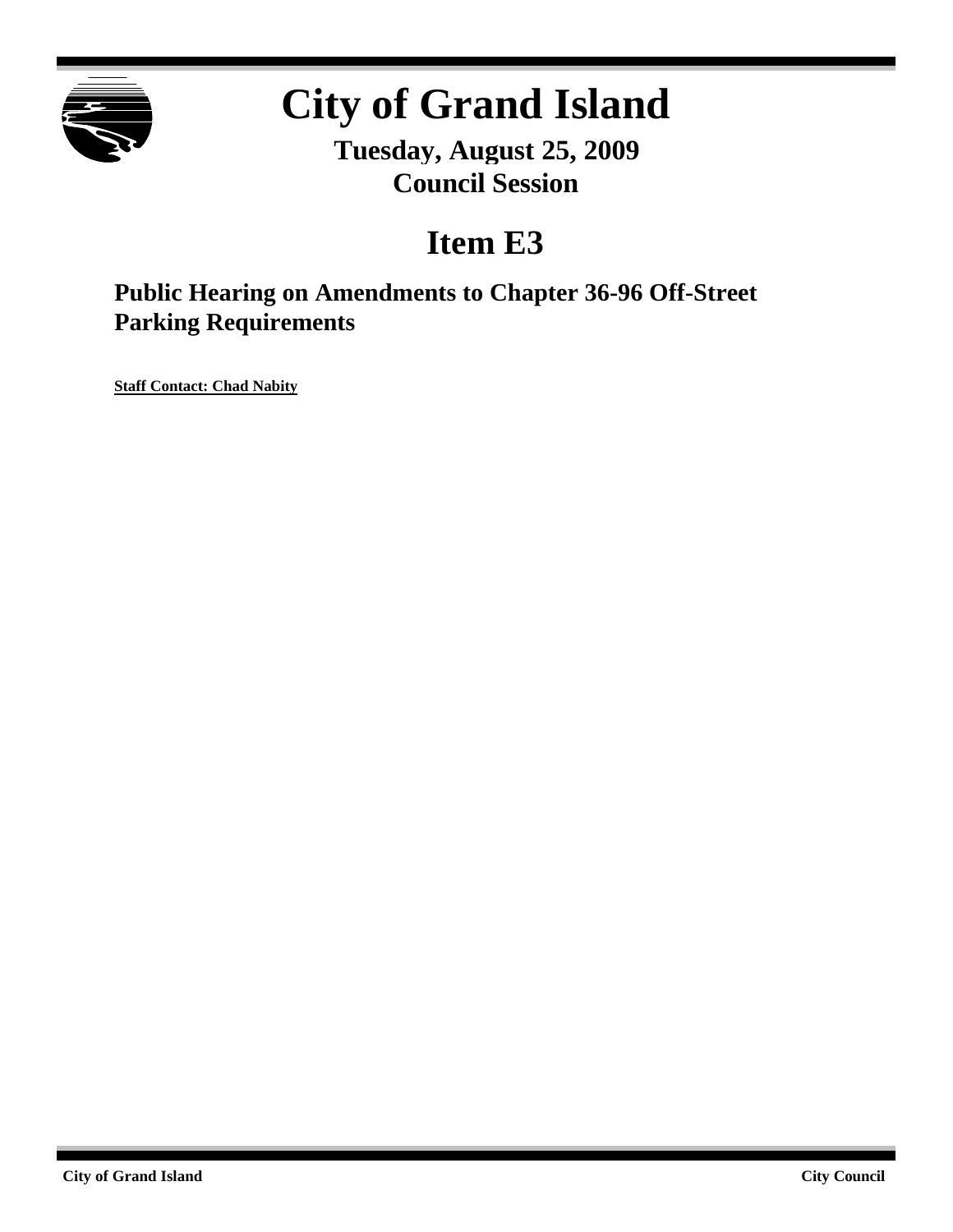## **Council Agenda Memo**

| <b>From:</b>                   | <b>Regional Planning Commission</b>                                                              |
|--------------------------------|--------------------------------------------------------------------------------------------------|
| <b>Meeting:</b>                | <b>August 25, 2009</b>                                                                           |
| Subject:                       | Amendments to be Considered Pertain to §36-96 Off-<br>Street Parking Requirements. (C-21-2009GI) |
| <b>Item <math>\#</math>'s:</b> | $E-3 & E-1$                                                                                      |
| $Presenter(s):$                | Chad Nabity AICP, Regional Planning Director                                                     |

#### **Background**

*Concerning amendments to the Zoning Ordinance for the City of Grand Island and its 2 mile extra-territorial jurisdiction. Amendments to be considered pertain to §36-96 Off-Street Parking Requirements*.

#### **Discussion**

At the regular meeting of the Regional Planning Commission, held August  $5<sup>th</sup>$ , 2009, the above item was considered following a public hearing.

From the Planning Commission Meeting:

O'Neill opened the Public Hearing.

Nabity explained the changes proposed here were suggested by City of Grand Island Staff in response to the relocation of the Nebraska State Fair to Fonner Park. While these changes will address issues that will arise during the State Fair, the changes are not specific to the State Fair or the Fonner Park grounds; they also address issues for similar events at other locations in the city and its 2 mile ETJ. All areas with changes are highlighted. Additions are *Italicized and underlined* and deletions are in strike out.

#### **§36-96. Off-StreetParking Requirements**

(A) Purposes:

 (1) It is the intent of this section that all buildings and uses shall provide offstreet parking and loading facilities in a minimum amount as required herein to meet the needs of such buildings and uses on private property and under the same ownership as such buildings or uses. The accommodations may consist of lots, garages, or other buildings, and accessories; they may be surface facilities or facilities above or under the ground.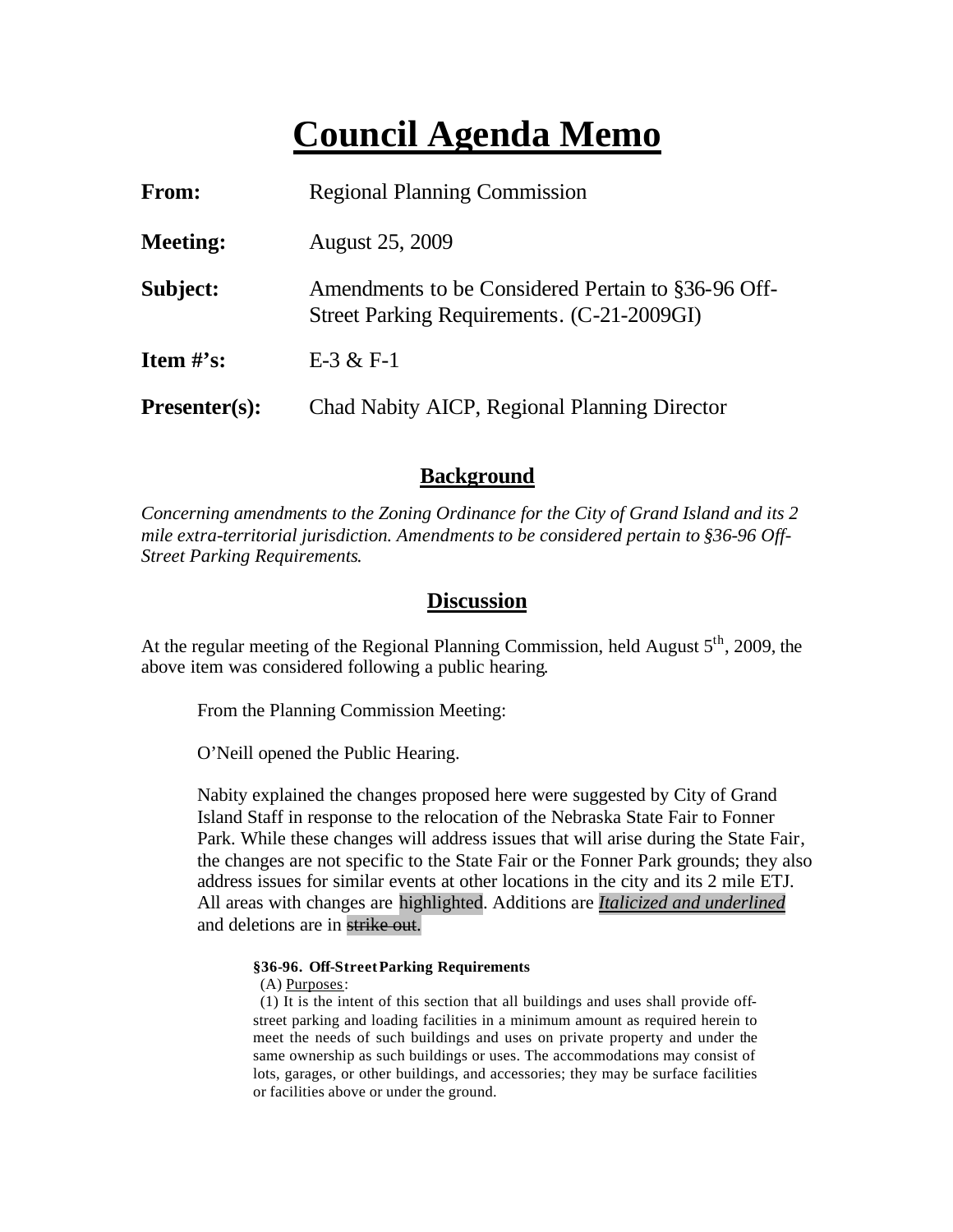(2) It is the further intent of this section that all off-street parking and loading spaces and facilities shall be sited and built according to the requirements contained in this section, and shall require an application for and issuance of a building permit pursuant to §8-22.

 (B) Application. Each building or use hereafter constructed, and each addition to or altered building or use shall be provided with off-street parking and loading spaces as required herein. Each off-street parking space or loading facility and space hereafter constructed, upon proper application and permit being granted shall be sited and constructed pursuant to the requirements of this section. No application for a building permit for such building, addition, alteration, or use shall be approved unless accompanied by a plot plan showing the location and amount of off-street parking and loading spaces as required herein for the existing or proposed building or use and including all such additions or alterations. No occupancy or use permit shall be issued unless the required parking and loading facilities shall have been provided in accordance with the approved plot plan. Requirements shall be applicable to all zones and districts but not to include the following business districts *or tracts of land as identified below*:

 (1) *Central Business District* as identified and described in Chapter 13 of this code as the Downtown Improvement and Parking District No. 1.

 (2) *Fourth Street Business District.* Beginning at the intersection of Eddy Street and the alley in the block between Fourth and Fifth Streets; thence easterly on the alley to the intersection of the alley with Sycamore Street; thence southerly on Sycamore Street to 100 feet south of the south right-of-way line of North Front Street; thence westerly on the aforesaid line to its intersection with Eddy Street; thence northerly on Eddy Street to the point of beginning.

*(3) tracts of land ten acres or more used for seasonal events(1 event every 3 months) of not more than 14 consecutive days in duration and a minimum of 14 days between events..*

Nabity further stated Fonner Park appears to have sufficient hard surface parking to accommodate the existing buildings and the new buildings to be placed on site for the State Fair. Areas that have improved parking will be used for the Midway, food vendors and possibly display areas during the State Fair. These areas will not be available for parking during the fair. The current regulations do not make any provisions for parking on unimproved surfaces. These proposed changes would allow Fonner Park and others such as the Heartland Shooting Park, Grand Island Airport and even Stuhr Museum to use unimproved parking for seasonal events lasting not longer than 14 days.

As long as these events are temporary in nature and seasonal they are unlikely to create regular and significant issues with dust. It is not the intent of this change to permit the development of parking areas with gravel, crushed rock, asphalt millings or other non-dust free surfaces.

If the parking were required to be improved it would increase the likelihood of drainage problems in the area as paved surfaces shed more water and shed water faster than unpaved surfaces. For events that are held regularly it is appropriate to find some other means of handling the drainage; for events that are sporadic or seasonal it is more appropriate to allow grassed areas that will not shed water quickly.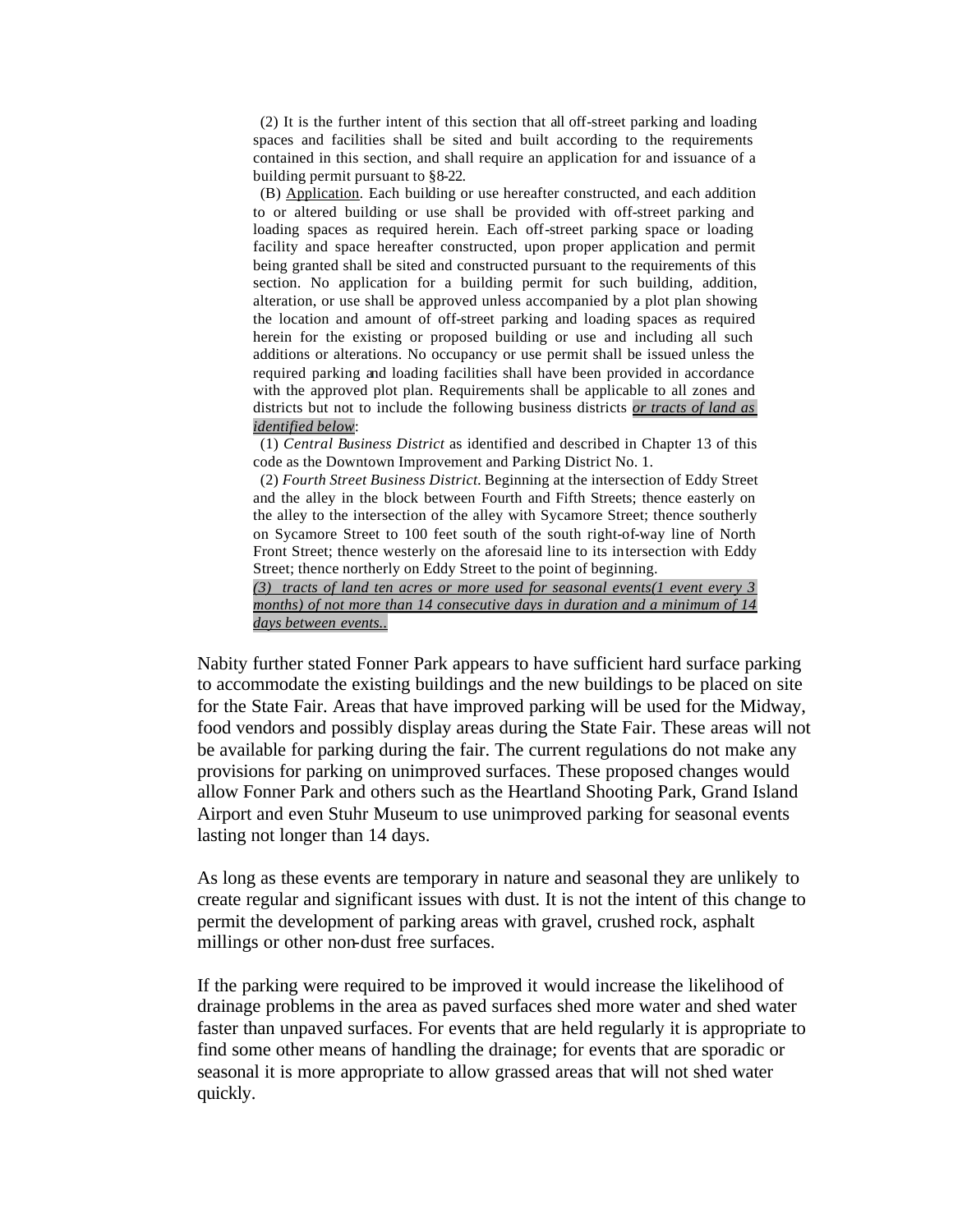O'Neill asked for any questions or comments from the audience, David Plautz, 4063 Manchester, Grand Island, spoke about the need for some type of surfacing other than grass. He stated grass doesn't give the right impression. Snodgrass stated gravel eventually works into the soil, recycled asphalt or crushed rock may be an option. Aguilar stated people from out of town don't expect hard paving; it will not come as a shock, many events across the state have their parking needs met with parking on grass. Aguilar mentioned the State Fair in Lincoln and College World Series as examples. Nabity stated gravel is not a dust free surface, with the water park nearby grass would be the better choice. Heineman noted she would like to see a strategic plan for the parking layout.

O'Neill closed the Public Hearing and asked for motions regarding the proposed change to the Text Amendment. A motion was made by Eriksen and seconded by Haskins, to recommend approval to amend the parking regulations pertaining to the §36-96 Off-Street Parking Requirements as presented. With the concurrence of Eriksen and Haskins, O'Neill added the following findings of fact: a parcel of more than 10 acres would house large events a smaller parcel less would pose special problems for parking and the event; these provisions will minimize issues with runoff and stormwater on the site; these provision will reduces infrastructure costs. Haskins added the 14 day restriction would help prevent further problems.

Attached you will find the Planning Directors report to the Planning Commission on this item with a summary of the changes.

#### **Alternatives**

It appears that the Council has the following alternatives concerning the issue at hand. The Council may:

- 1. Approve the Text Amendment request as presented
- 2. Modify the Text Amendment request to meet the wishes of the Council
- 3. Postpone the issue

#### **Recommendation**

A motion was made by Eriksen and seconded by Haskins, to recommend approval to amend the parking regulations pertaining to the §36-96 Off-Street Parking Requirements as presented.

A roll call vote was taken and the motion passed with 10 members present, 10 voting in favor (Aguilar, O'Neill, Ruge, Haskins, Reynolds, Monter, Eriksen, Bredthauer, Heineman, Snodgrass) and no member present voting against.